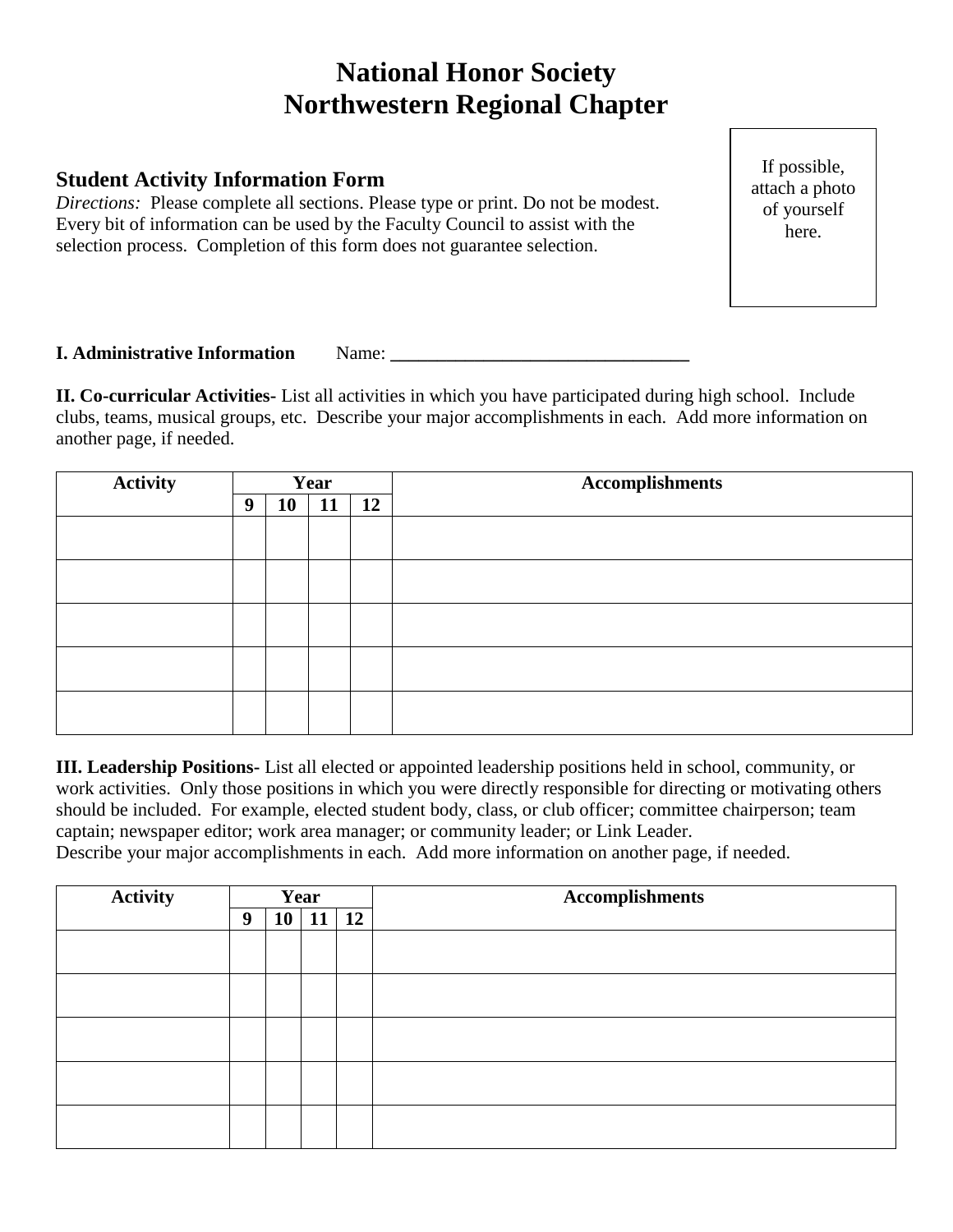**IV. Service Activities-** List all activities in which you have participated. These can be service projects done with a group either in or out of school, or done as individual projects performing service. Generally speaking, service activities are those which are done for or on behalf of others (not including immediate family members) for which no compensation (money or other) has been given. Please list the name of an adult supervisor who can verify your participation in each activity.Describe your major accomplishments in each. Add more information on another page, if needed.

| <b>Activity</b> | Year |    |    |    | Supervisor's | <b>Total Hours</b> | <b>Major Accomplishments</b> |
|-----------------|------|----|----|----|--------------|--------------------|------------------------------|
|                 | 9    | 10 | 11 | 12 | <b>Name</b>  |                    |                              |
|                 |      |    |    |    |              |                    |                              |
|                 |      |    |    |    |              |                    |                              |
|                 |      |    |    |    |              |                    |                              |
|                 |      |    |    |    |              |                    |                              |
|                 |      |    |    |    |              |                    |                              |
|                 |      |    |    |    |              |                    |                              |
|                 |      |    |    |    |              |                    |                              |
|                 |      |    |    |    |              |                    |                              |
|                 |      |    |    |    |              |                    |                              |
|                 |      |    |    |    |              |                    |                              |
|                 |      |    |    |    |              |                    |                              |
|                 |      |    |    |    |              |                    |                              |
|                 |      |    |    |    |              |                    |                              |
|                 |      |    |    |    |              |                    |                              |
|                 |      |    |    |    |              |                    |                              |

**V. Other Community Activities-** List other community activities in which you have participated and note any major accomplishments in each. These should be any activities outside of school in which you participated for the betterment of your community. For example: church groups, clubs sponsored outside of school, Boy or Girl Scouts, or community art endeavors. Do not repeat participation already listed above. Describe your major accomplishments in each. Add more information on another page, if needed.

| <b>Community</b> |   |    | Year |    | Supervisor's | <b>Total Hours</b> | <b>Major Accomplishments</b> |
|------------------|---|----|------|----|--------------|--------------------|------------------------------|
| <b>Activity</b>  | 9 | 10 | 11   | 12 | <b>Name</b>  |                    |                              |
|                  |   |    |      |    |              |                    |                              |
|                  |   |    |      |    |              |                    |                              |
|                  |   |    |      |    |              |                    |                              |
|                  |   |    |      |    |              |                    |                              |
|                  |   |    |      |    |              |                    |                              |
|                  |   |    |      |    |              |                    |                              |
|                  |   |    |      |    |              |                    |                              |
|                  |   |    |      |    |              |                    |                              |
|                  |   |    |      |    |              |                    |                              |
|                  |   |    |      |    |              |                    |                              |
|                  |   |    |      |    |              |                    |                              |
|                  |   |    |      |    |              |                    |                              |
|                  |   |    |      |    |              |                    |                              |
|                  |   |    |      |    |              |                    |                              |
|                  |   |    |      |    |              |                    |                              |